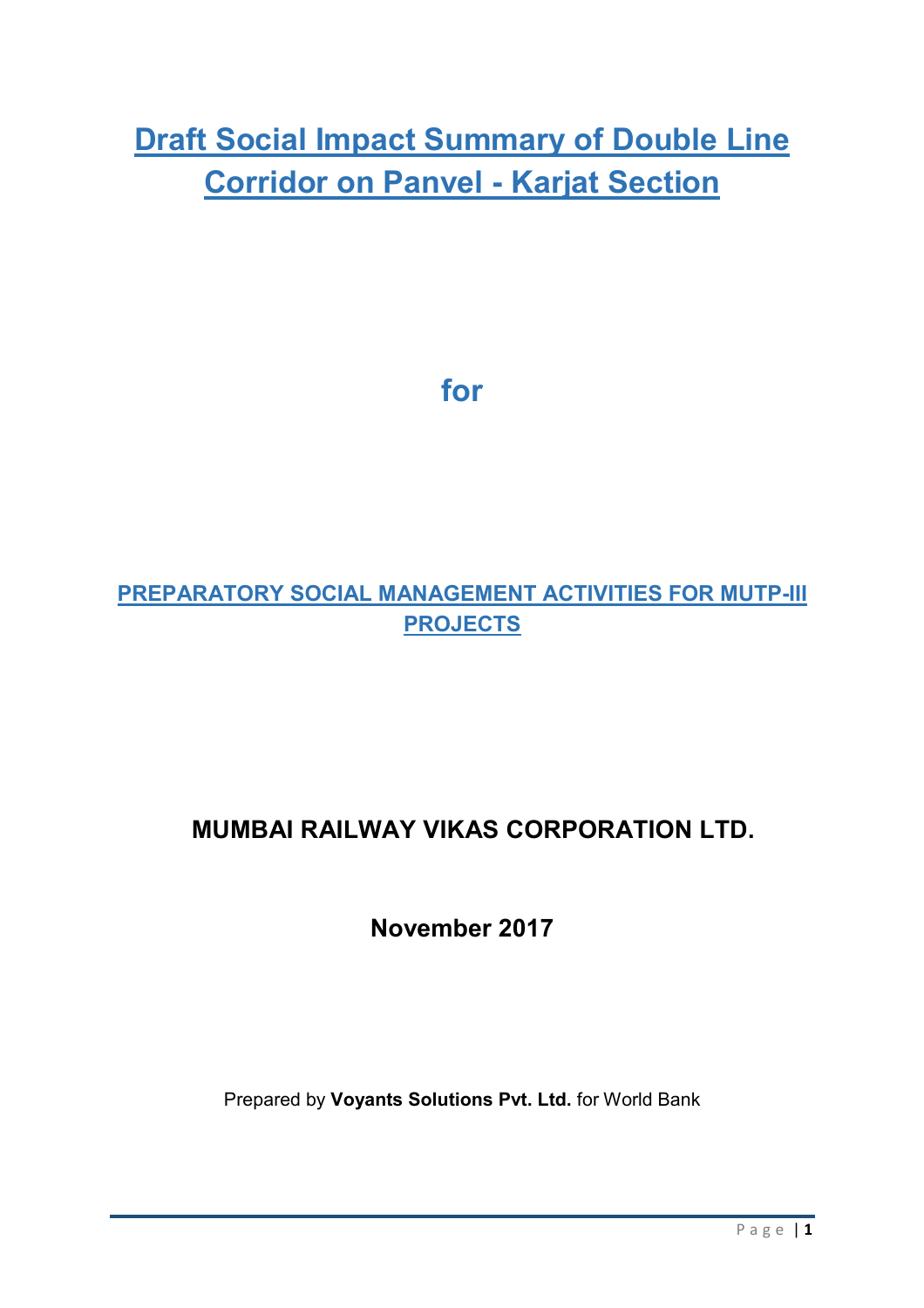### 1 **INTRODUCTION**

#### **1.1 THE PROJECT**

Mumbai, the financial capital of India is expected to witness phenomenal growth in population and employment. The job opportunities offer have served as a major attraction for immigration to the city from hinterland of Maharashtra as well as from all parts of the Country. Mumbai Metropolitan Region (MMR) extending over an area of 4,355 sq.km. MMR is assessed to have population and employment in the year 2031 as 34.0 million and 15.3 million respectively.

Four-fold growth of population since 1951 has been largely accommodated in the suburbs while the highest concentration of jobs has remained in the Island City. The physical characteristics of the City are such that the suburbs have been constrained to spread northwards only, and all transport facilities are concentrated within three narrow corridors. The Mumbai Urban Transport Project -III, will enable faster economic growth of Navi Mumbai Airport Influence Notified Area (NAINA), Boisar and Palghar.

It will provide job opportunities to thousands of citizens who will be able to commute faster, save time to go to workplace. The project also aims to create a rail network which will complement the ongoing Metro lines, and thereby provide end-to-end solution to commuters.

The project comprises of 1) Quadrupling  $(3<sup>rd</sup>$  and  $4<sup>th</sup>$  Lines) of Virar-Dahanu section admeasuring 63 RKm on Western Railway, 2) Double line corridor on Panvel-Karjat section admeasuring 28 RKm on Central Railway, 3) Elevated Corridor link between Airoli-Kalwa admeasuring 3 RKm on Central Railway, 4) Trespass Control in Mid-section on suburban system of Mumbai at 22 locations and 5) Procurement of additional rolling stock comprising of 565 EMU cars (47 rakes of 12 car rakes).

Presently, a single line 28.5 km track connects Panvel with Karjat. This alignment traverses the talukas of Panvel, Khalapur and Karjat of Raigad District of Maharashtra state. It caters to goods and a few long distance passenger trains.

The Navi Mumbai area, especially around Panvel, has witnessed significant urbanization and population growth in recent years. The area between Panvel and Karjat is also developing very fast and there is increasing demand for extending the suburban train services to Karjat.

The proposed lines will pass through all the existing stations. The proposed lines are exclusively for Suburban Corridor. The proposed expansion work includes construction of a) new platforms at all existing stations, b) Station buildings, c) electrical sub-station, d) New stabling sidings, e)Construction of Road over bridge (ROB)/Road under bridge (RUB).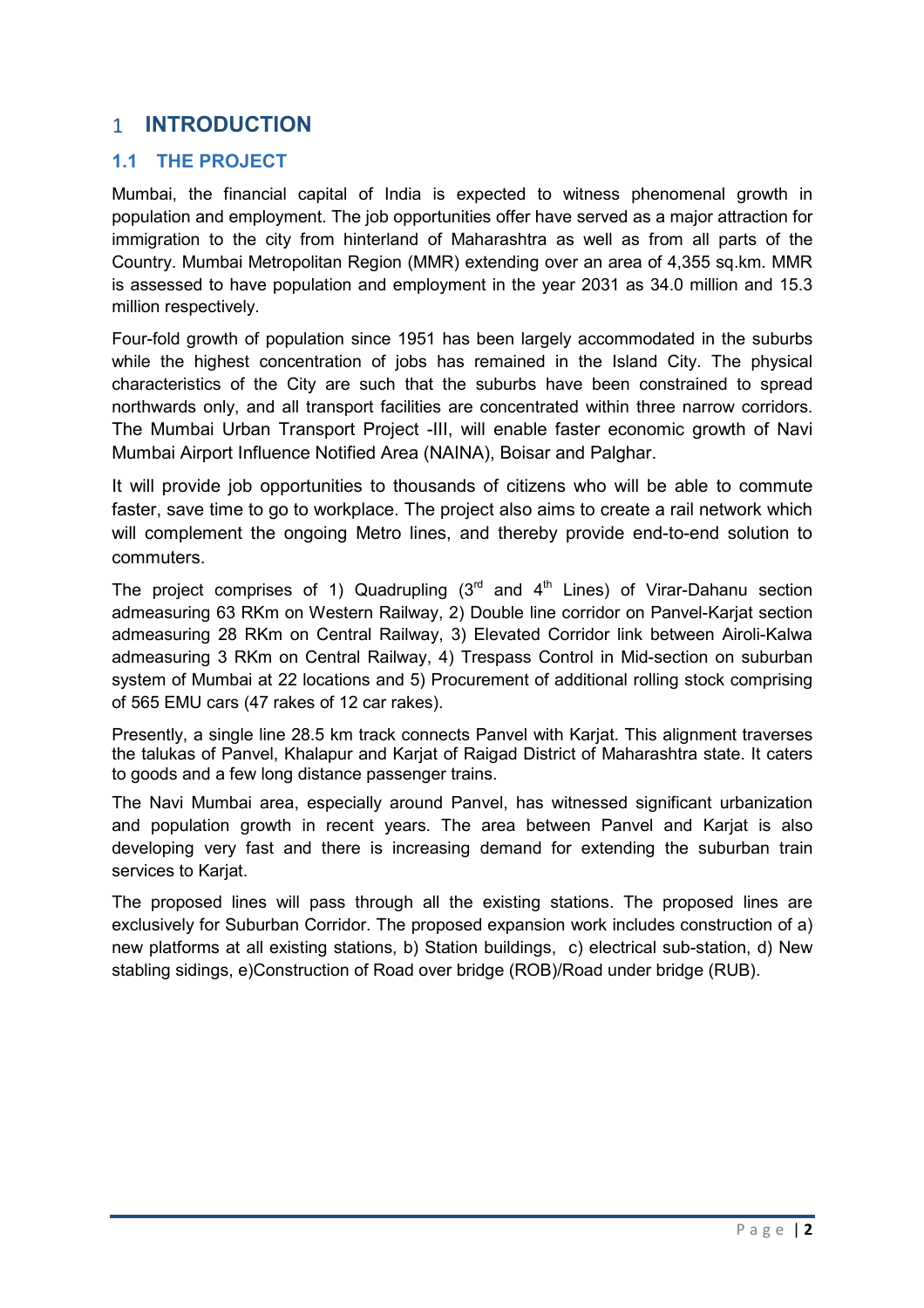#### **1.2 BASIC OBJECTIVE OF MUTP-III PROJECTS**

The project's development objective is to improve the passenger carrying capacity, operational efficiency, level of comfort and the institutional capacity of entities involved in the suburban rail system of Mumbai Metropolitan area.

Accordingly, its performance will be monitored through the following indicators:

- a) additional capacity in vehicle-km during peak hours,
- b) reduction in peak hour overcrowding,
- c) reduction in journey times,
- d) operational efficiency: reduction in energy consumption

Basic objective of the MUTP are:

- To facilitate urban economic growth and improve the quality of life of the citizens of Mumbai by developing an efficient and sustainable urban transport system, including effective institutions, to meet the needs of users in the Mumbai Metropolitan Region (MMR);
- The Mumbai Urban Transport Project–III will enable faster economic growth of Navi Mumbai Airport Influence Notified Area (NAINA),
- It will provide job opportunities to thousands of citizens who will be able to commute faster, save time to go to workplace. The project also aims to create a rail network which will complement the ongoing Metro lines, and thereby provide end-to-end solution to commuters;
- For Mumbaikars, the MUTP-III at a cost of INR 11,000 crores has now been sanctioned and the work will be completed by 2022. The project involves Quadrupling of Virar-Dahanu Road, new suburban corridor from Panvel to Karjat and an elevated suburban corridor from Kalva to Airoli;
- The development of rail network on these three corridors will act as a catalyst for economic development of the area. Mumbai has become commercial and financial capital of the country due to availability of a robust suburban rail network in the city.
- With the implementation of MUTP-III Projects, 300 additional suburban services can be introduced.

#### **1.3 SIA and R&R Activities**

Following activities are to be performed by the R&R Team for above mentioned components:

- Conduct census and socio-Economic survey of Project affected families;
- Preparation of Social Impact assessment (SIA) and,
- Preparation of Resettlement Action Plan (RAP)

#### **1.3.1 Need of SIA**

A balanced development planning takes into account the impacts of economic development that aid in the planning and decision-making process. These impact assessments help in identifying the likely positive and negative impacts of proposed policy actions, likely tradeoffs and synergies, and thus facilitate informed decision-making. Moreover, the need for impact assessment stems from the fact that: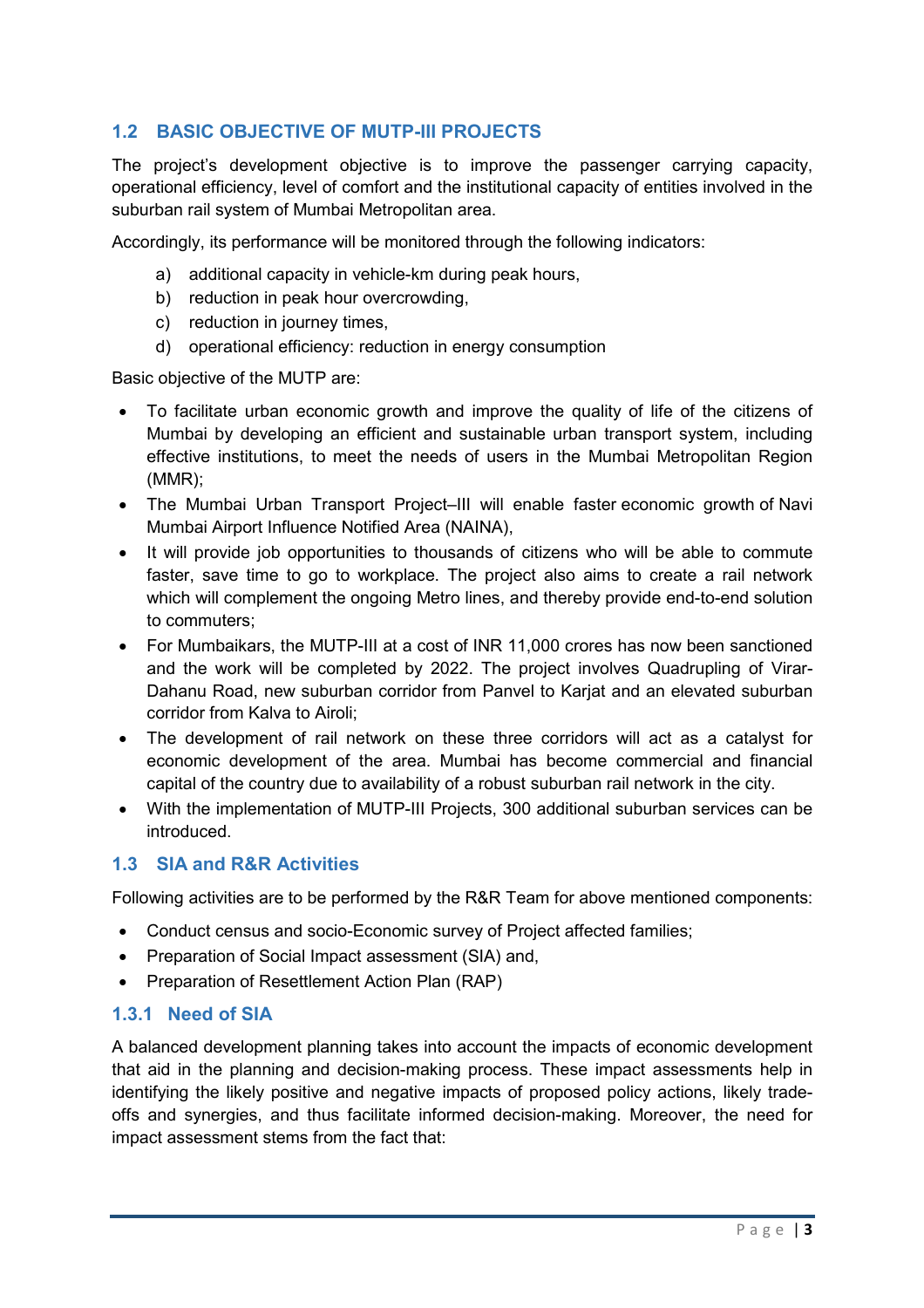- Impact assessments enhance positive and sustainable outcomes associated with project implementation,
- They support the integration of social and environmental aspects associated with the numerous subprojects into the decision-making process.
- The enhance positive social and environmental outcomes;
- They minimize social and environmental impacts as a result of either individual subprojects or their cumulative effects;
- They protect human health and minimize impacts on cultural property.

#### **1.3.2 MINIMISING RESETTLEMENT**

Attempts have been made during the detailed design of the project preparation to minimize the land acquisition, resettlement and adverse impacts on people in the project area through suitable engineering design. Steps have already been made to confine the project area in the government land and in available Right of Way (ROW) where feasible. This has been done with proper consultation with the local people and affected communities. Their suggestions have been incorporated in the design whenever technically feasible. For the proposed work the following specific measures are taken to minimize resettlement in this project.

- Selection of the project sites and its various components in the government land; and
- Proper engineering design to avoid and minimize displacement and hence resettlement.
- Prefer open land instead of habitation and building structures, wherever possible.

#### **1.3.3 OBJECTIVE OF RESETTLEMENT ACTION PLAN**

The Social Impact Assessment (SIA) study includes Resettlement Action Plan (RAP) which is based on the principle that the population affected by the proposed project will be assisted to improve their living standards. The RAP need to be based on the general findings of the census socio-economic survey, field visits, and meetings with various project affected persons in the project area. The primary objective of the RAP is to identify impacts and to plan measures to mitigate various losses of the Project while the specific objectives are as follows:

- To prepare an action plan for the project affected people for improving or at least retaining the living standards in the post resettlement period;
- To outline the entitlements for the affected persons for compensation and assistance for establishing their livelihoods;
- To develop communication mechanism to establish harmonious relationship between MRVC and Project Affected Persons (PAPs);
- To ensure adequate mechanism expeditious implementation of R&R.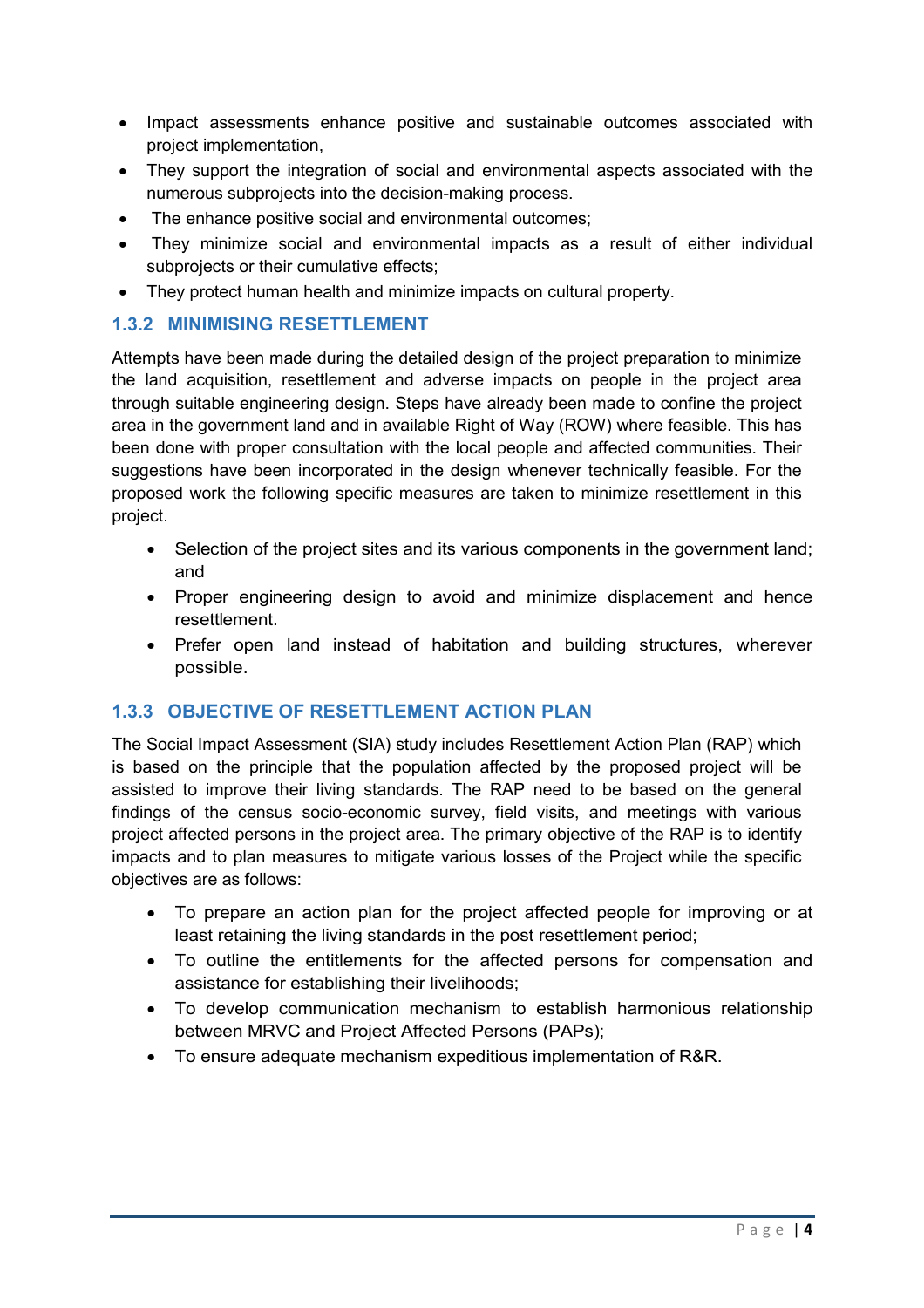### 2 **PROJECT IMPACTS**

#### **2.1 BACKGROUND**

The field visits and studies were conducted for the identification of adverse impacts on local community due to the proposed project activities of Panvel – Karjat alignment. VSPL team visited the sites along with MRVC officials to verify the alignment drawings on the ground and to identify the affected areas. After identifying the affected areas VSPL and MRVC officials consulted with different stakeholders at the project area and organized meetings with them to generate awareness about the project. Information about the project and the survey procedure was shared with the community. They were also informed about the kinds of documents they would need to locate and keep ready for the survey. The major findings and magnitude of impacts are discussed in the following sections.

#### **2.2 LAND REQUIREMENT AND ACQUISITION**

The proposed project shall require land for different purposes. Acquisition of land shall make affected families may be degraded by land and/or house and income opportunity. Therefore, every effort has been made to keep land requirements to the barest minimum by realigning the alignments away from private property / human habitation. After planning, the land requirement is kept at minimum and particularly, acquisition of private land was avoided.

**Table 3.1** indicates overall project impacts. Total 56.4904Ha. of land is likely to be required for the purpose of permanent usages. 48.0986Ha. of land is under private ownership, 3.2418Ha. of land is under government possession and 5.1500Ha. is to be diverted from the forest department.

| SI.No. | <b>Taluka</b> | <b>Private</b> | <b>Government</b> | <b>Forest</b> | <b>Total land to</b><br>be Acquired<br>(in Hectares) |  |
|--------|---------------|----------------|-------------------|---------------|------------------------------------------------------|--|
| 1.     | Panvel        | 15.3195        | 1.6511            | 1.4400        | 18.4106                                              |  |
| 2.     | Khalapur      | 25.8806        | 1.4792            | 2.2600        | 29.6198                                              |  |
| 3.     | Karjat        | 6.8985         | 0.1115            | 1.4500        | 8.4600                                               |  |
| Total  |               | 48.0986        | 3.2418            | 5.1500        | 56.4904                                              |  |

**Table3.1:Impact on Land Resources**

The total area of land may be changed after the joint measurement survey (JMS) with revenue department. Also the area of land in Karjat taluka will be revised as a new design alignment has been proposed due to requirement of technical feasibility of Karjat yard and 2 tunnels between Vavarale and Karjat. The status of affected properties as given in the **table 3.2 and 3.3** will also be revised in Vavarale, Kiravali villages and near Karjat station due to above design requirement. Identification and verification activities of the affected structures, agriculture land and open land owners are in process along the alignment and final details will be presented in the detailed SIA report.

#### **2.3 INVENTORY OF PROPERTIES LOSS**

There are 64 private properties likely to be affected. Out of the total properties, 50 are residential, 2 commercial structures, 9 open plots and 3 boundary walls are being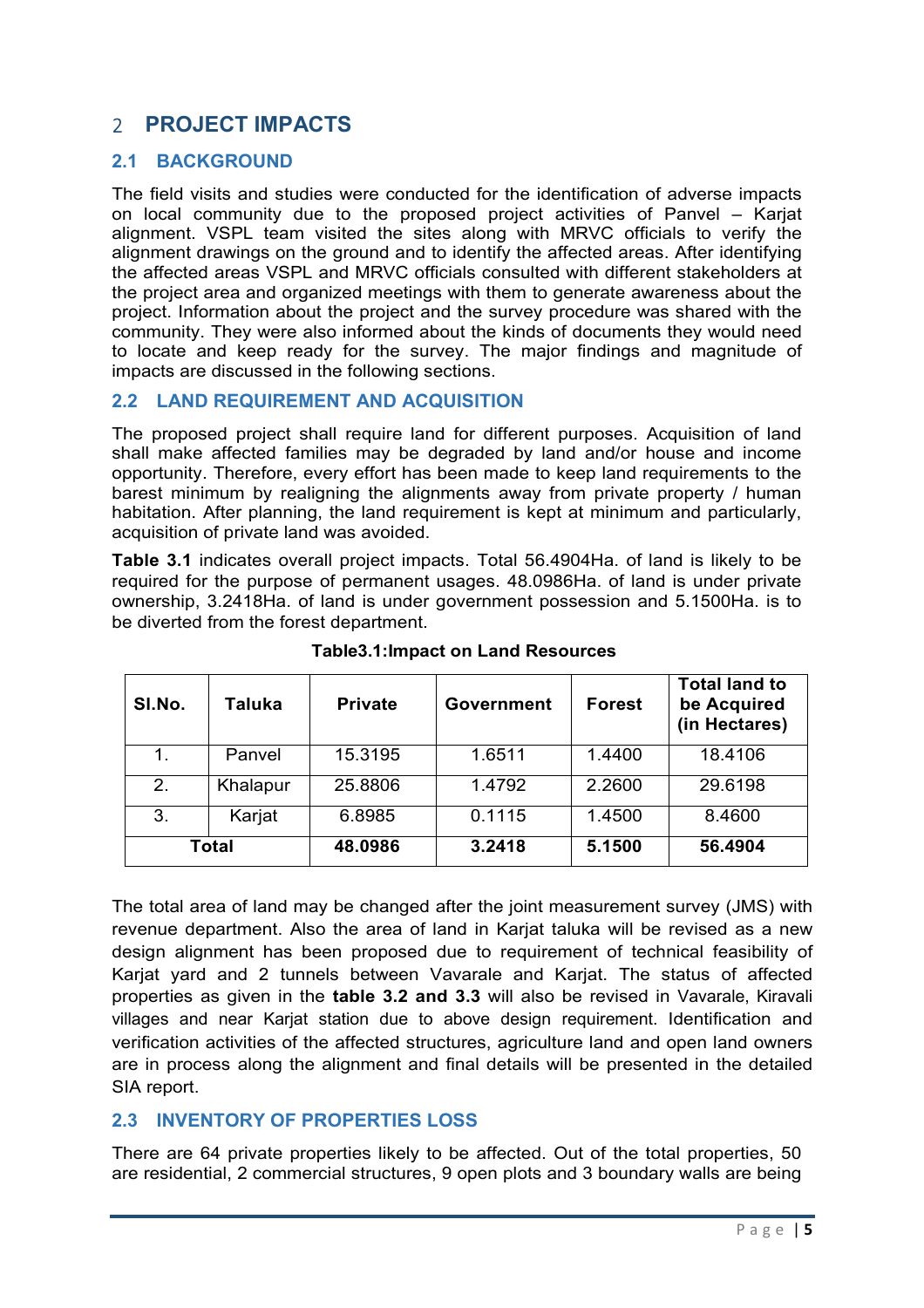impacted due to the proposed project. **Table 3.2** indicates impact of the proposed project on the different types of properties i.e. residential, commercial, and residential cum commercial, open plots and boundary walls.

A summary of all impacted private structures is presented in the **table 3.2** and impacted common property resources in **table 3.3** below.

| SI.<br>No.     | <b>Station</b> | Name of<br><b>Village/Location</b> |                |                |                |                     |                                |                |
|----------------|----------------|------------------------------------|----------------|----------------|----------------|---------------------|--------------------------------|----------------|
|                |                |                                    | R              | C              | $R+C$          | Open<br><b>Plot</b> | <b>Boundary</b><br><b>Wall</b> | <b>Total</b>   |
| 1              | Panvel         | Panvel (Muncipal<br>Corporation)   | $\mathbf 0$    | 0              | $\overline{0}$ | 0                   | $\mathbf 0$                    | 0              |
|                |                | Usarli Khurd<br>(Grampanchyat)     | 29             | $\Omega$       | $\Omega$       | 3                   | $\overline{2}$                 | 34             |
| $\overline{2}$ | Chikhale       | Chikhale (Grampanchyat)            | 0              | 0              | 0              | 0                   | $\mathbf 0$                    | $\bf{0}$       |
|                |                | Bhingar (Grampanchyat)             | 3              | $\Omega$       | $\Omega$       | $\overline{2}$      | $\mathbf 0$                    | 5              |
| 3              | Mohape         | Mohope(Grampanchyat)               | $\mathbf 0$    | $\Omega$       | $\Omega$       | $\mathbf 0$         | 0                              | $\bf{0}$       |
|                |                | Lodhivali(Grampanchyat)            | $\mathbf{0}$   | $\overline{2}$ | $\mathbf 0$    | 0                   | $\mathbf 0$                    | $\overline{2}$ |
| 4              | Chowk          | Chowk(Grampanchyat)                | 18             | 0              | $\mathbf 0$    | $\overline{4}$      | 1                              | 23             |
|                |                | Vavarale(Grampanchyat)             | $\mathbf 0$    | 0              | $\mathbf 0$    | 0                   | $\mathbf 0$                    | 0              |
|                |                | Kiravali (Grampanchyat)            | $\Omega$       | 0              | $\overline{0}$ | $\mathbf 0$         | $\mathbf 0$                    | $\bf{0}$       |
| 5              | Karjat         | Karjat(Muncipal<br>Corporation)    | $\overline{0}$ | 0              | $\overline{0}$ | $\mathbf 0$         | $\mathbf 0$                    | 0              |
| <b>Total</b>   |                | 50                                 | $\mathbf{2}$   | $\bf{0}$       | 9              | 3                   | 64                             |                |

**Table 3.2: Details of Impacted Private Structures** 

#### **Table 3.3: Details of Impacted Common Property Resources (CPRs)**

| SI.<br>No. | <b>Station</b> | Name of<br><b>Village/Location</b> | <b>Affected Properties</b> |          |               |              |       |  |
|------------|----------------|------------------------------------|----------------------------|----------|---------------|--------------|-------|--|
|            |                |                                    | Temple                     | Well     | <b>Toilet</b> | <b>Other</b> | Total |  |
| 1          | Panvel         | Panvel (Muncipal<br>Corporation)   | $\Omega$                   | 0        | 0             | 0            | 0     |  |
|            |                | Usarli Khurd<br>(Grampanchyat)     | 0                          | 0        | 0             |              |       |  |
| 2          | Chikhale       | Chikhale(Grampanchyat)             | $\Omega$                   | $\Omega$ | 0             | 0            | 0     |  |
|            |                | Bhingar (Grampanchyat)             | 0                          | 0        |               | 0            |       |  |
| 3          | Mohape         | Mohope(Grampanchyat)               | $\Omega$                   | 0        | 0             | 0            | 0     |  |
|            |                | Lodhivali(Grampanchyat)            | $\Omega$                   | 0        | 0             |              |       |  |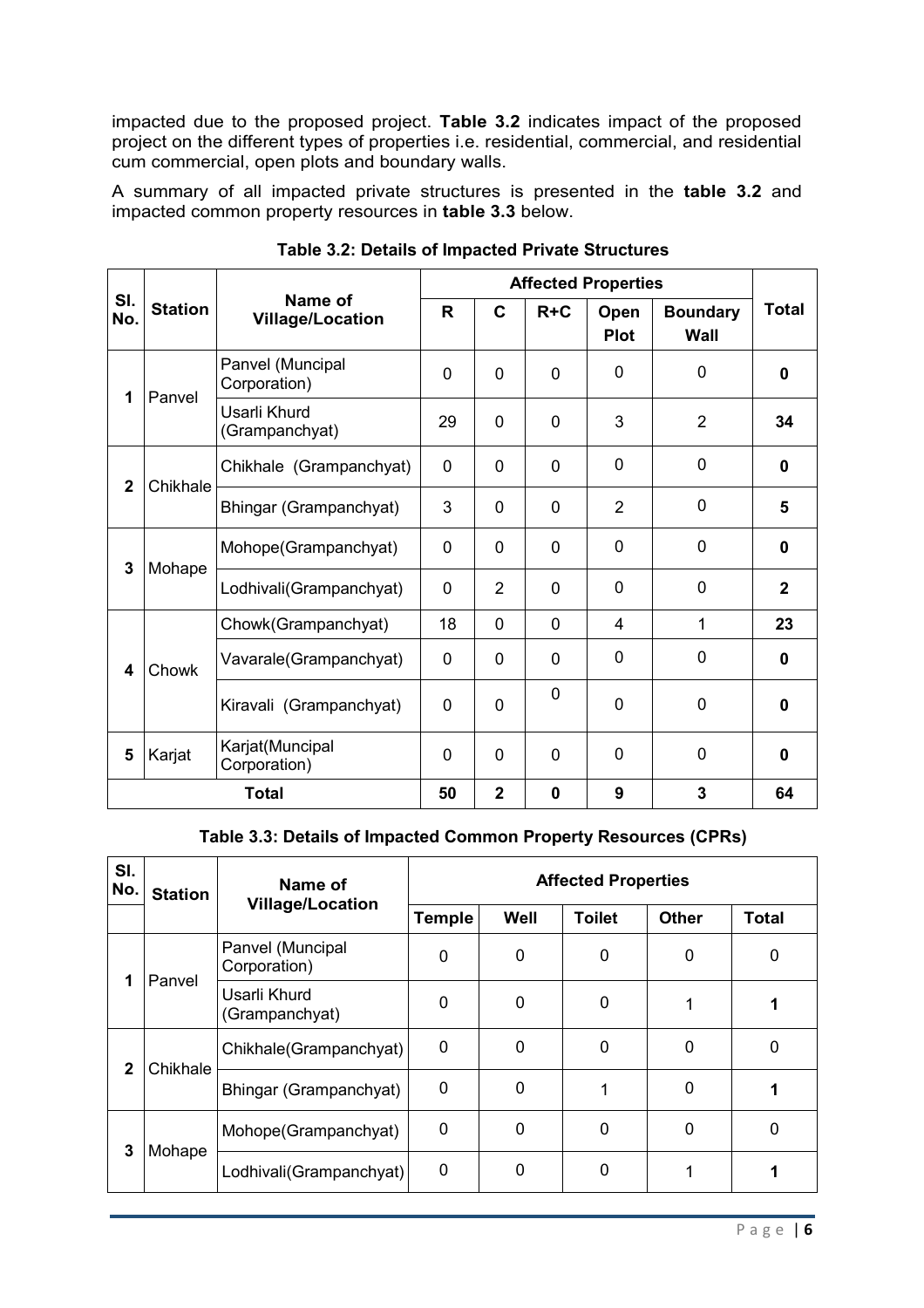| SI.<br>No. | <b>Station</b> | Name of<br><b>Village/Location</b> | <b>Affected Properties</b> |      |               |              |              |  |  |
|------------|----------------|------------------------------------|----------------------------|------|---------------|--------------|--------------|--|--|
|            |                |                                    | Temple                     | Well | <b>Toilet</b> | <b>Other</b> | <b>Total</b> |  |  |
| 4          | Chowk          | Chowk(Grampanchyat)                |                            | 0    |               | 0            |              |  |  |
|            |                | Vavarale(Grampanchyat)             | $\Omega$                   | 0    | 0             | 0            | O            |  |  |
|            |                | Kirvali (Grampanchyat)             | 0                          | 0    | 0             | 0            | 0            |  |  |
| 5          | Karjat         | Karjat (Muncipal<br>Corporation)   | 0                          | 0    | 0             | 0            | 0            |  |  |
| Total      |                |                                    | ŋ                          | Ω    | 2             | າ            |              |  |  |

Total 4 CPRs are likely to be affected. Out of the total properties, 4 are common property resources i.e. toilet and other structures. Out of the total affected CPRs, 2are toilets and 2 are other structures.

### 3 **PUBLIC INFORMATION AND CONSULTATIONS**

#### **3.1 BACKGROUND**

Keeping in mind the significance of consultation and participation of the people likely to be affected or displaced due to the proposed project, public consultation has been taken up as an integral part of social and environmental assessment process. Consultation was used as a tool to inform and educate stakeholders about the proposed action both before and after the development decisions were made. It assisted in identification of the problems associated with the project as well as the needs of the population likely to be affected. This participatory process helped in reducing the public resistance to change and enabled the participation of the local people in the decision-making process. Initial public consultation has been carried out in the project areas with the objectives of minimizing probable adverse impacts of the project and to achieve speedy implementation of the project through generating awareness among the community about the benefits of the project.

#### **3.2 OBJECTIVES OF THE CONSULTATION**

The main objective of the consultation process is to inform the PAPs about the anticipated benefits, negative impacts and mitigation measures of the project. The objectives of public consultation as part of this proposed Panvel –Karjat Railway project are:

- Disseminate information to the people about the project in terms of its activities and scope of work; and understand the views and perceptions of the people affected and local communities with reference to land acquisition or loss of property and its due compensation.
- Understand views of affected people on land acquisition and resettlement options and generate idea regarding the expected demand of the affected people;
- Identify contentious local issues which might jeopardize the implementation of the project;
- Identify and assess major economic and social information and characteristics of the project area to enable effective social and resettlement planning and its implementation.